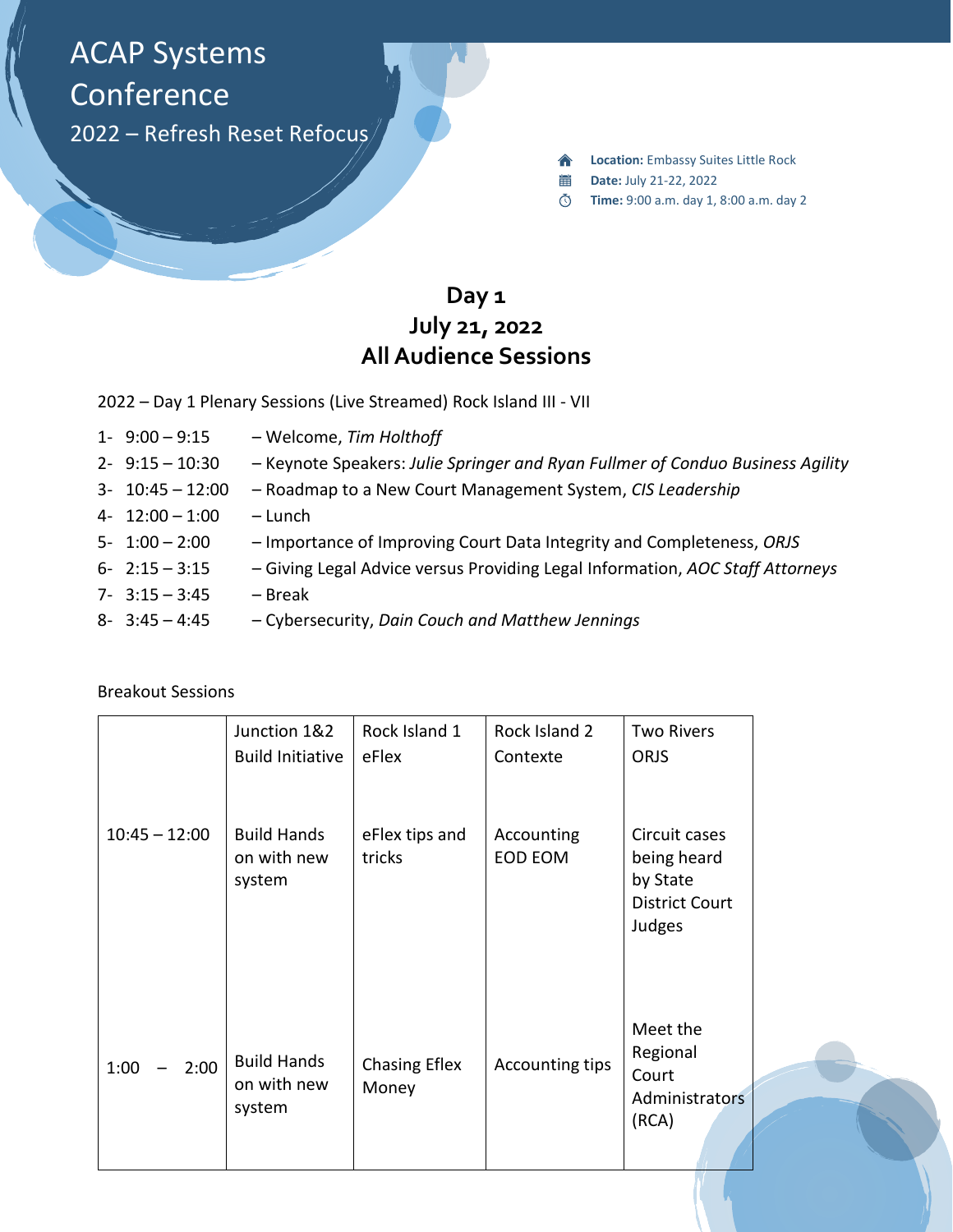# ACAP Systems **Conference**

2022 – Refresh Reset Refocus

**Location:** Embassy Suites Little Rock 合

- **Date:** July 21-22, 2022 羀
- $\ddot{\odot}$ **Time:** 9:00 a.m. day 1, 8:00 a.m. day 2

| 2:15<br>3:15  |                                             |                          | Contexte<br>refreshers                                                                                                              | Meet the<br><b>Regional Court</b><br>Administrators<br>(RCA) |
|---------------|---------------------------------------------|--------------------------|-------------------------------------------------------------------------------------------------------------------------------------|--------------------------------------------------------------|
| $3:45 - 4:45$ | <b>Build Hands</b><br>on with new<br>system | eFlex upgrade<br>impacts | The How,<br>When, Why of<br>reporting a<br>request/issue<br>to AST. The<br>needed<br>information<br>and the process<br>of resolving | Meet the<br><b>Regional Court</b><br>Administrators<br>(RCA) |